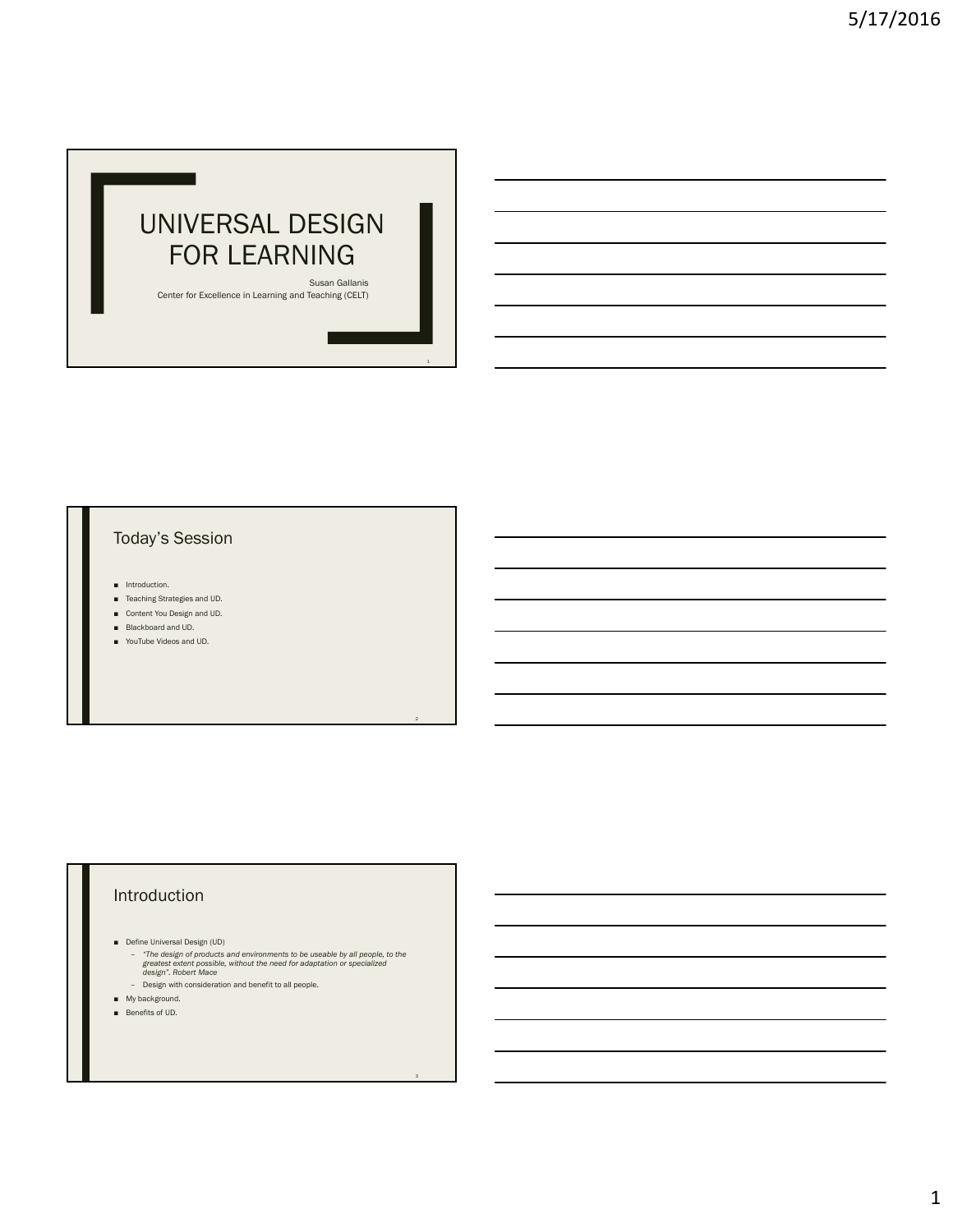## Teaching Strategies

- Use a variety of teaching methods. – *Lecture (15 minute chunks).*
	- *Discussion.*
	- *Video clips to reinforce content.*
	- *Supplemental visual aids.*
	- *Hands-on learning.*
		- Simulations. Role play.
		- Structured exercises.
		-

### Teaching Strategies, cont'd.

- Provide cognitive supports. *Summarize major points.*
	-
	- *Give background and contextual information.*
	- *Provide scaffolding tools (outlines, notes, summaries, study guides).*
	- *Deliver material in printed form and digital (Blackboard).*
	- *Provide opportunities for gaining further background information, vocabulary, and different levels of practice with variable levels of support.*

4

5

6

– *Encourage and support students to develop their own scaffolding materials.*

## Teaching Strategies, cont'd.

■ Provide multiple means of representation - *If it's auditory make it visual. If it's visual make it auditory.* – *Choose what to include.*

- Examples
	- *Instructions for assignments.*
	-
- *Complex concepts (concepts you know all students struggle with). Supplemental video put in Blackboard.*
- *Allow students to express themselves in multiple ways.*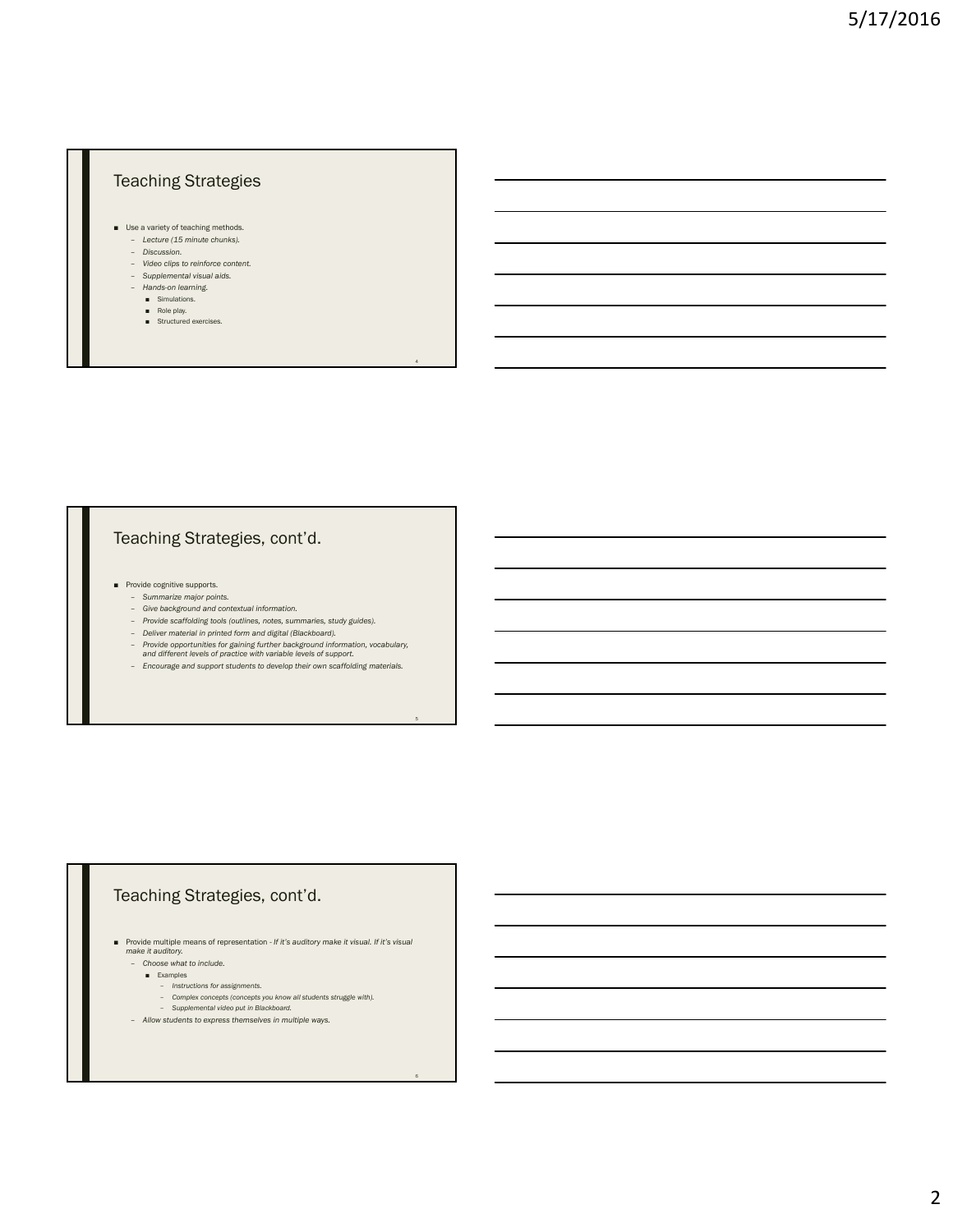### Content Design – Microsoft Word

- Avoid serif fonts.
- Use Styles tool.
- Use the Columns tool instead of tabs (page layout, then columns).
- Use header or footer for page number location.
- Avoid color contrast as the only way to convey meaning.
- Provide alternate text for images, charts, tables (right click on image then click Format Picture).

#### Content Design - PDF

- Converting a Word document to PDF.
- Scanned items.
- Links to articles versus uploading the articles to Blackboard.

8

9

### Content Design - PowerPoint

- Keep slide format simple.
- Give a title to each slide.
- Use bullets to distinguish each point.
- Put a period at the end of each point (for screen reader).
- Same as Word:
	- *Avoid serif fonts. Provide alternate text.*
	-
- Save PPT as an RTF file for an alternate format provides only an outline not a perfect solution.